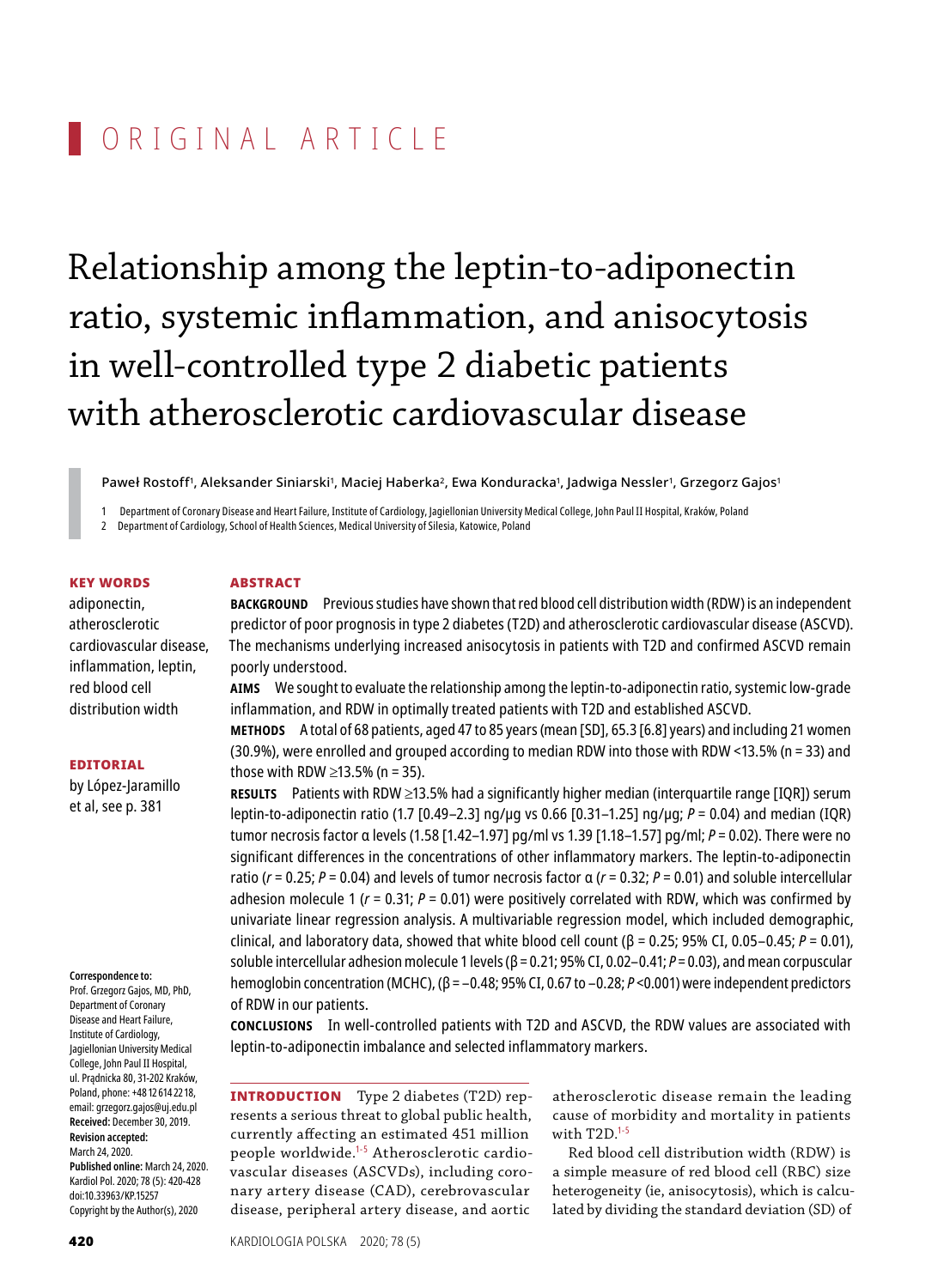### WHAT'S NEW?

There is accumulating evidence that red blood cell distribution width (RDW), reflecting the degree of anisocytosis in vivo, is an independent predictor of poor prognosis in type 2 diabetes (T2D) and atherosclerotic cardiovascular disease (ASCVD). To the best of our knowledge, this is the first study to show that in patients with well-controlled T2D and established ASCVD, the RDW values are associated with leptin-to-adiponectin imbalance. Furthermore, a significant relationship was found between RDW and selected inflammatory markers. We believe that these findings will help understand themechanisms underlying increased anisocytosis in patients with T2D and ASCVD as well as improve knowledge of its association with worse prognosis in this patient population.

> RBC volumes by the mean corpuscular volume (MCV).<sup>6-12</sup> There is increasing evidence that anisocytosis measured by RDW values is increased in patients with T2D and ASCVD.<sup>6-12</sup> Furthermore, recent studies have shown that RDW is an independent predictor of poor prognosis in subjects with T2D and ASCVD.<sup>12-14</sup> The mechanisms underlying increased anisocytosis in patients with T2D and confirmed ASCVD remain poorly understood. The results of experimental and clinical studies indicate a possible association of adipose tissue and adipokines, including leptin, adiponectin, interleukin 6 (IL-6), and tumor necrosis factor  $α$  (TNF- $α$ ), with hematopoiesis.14‑20 There are preliminary data suggesting that proinflammatory leptin, whose receptors have been found on the surface of hematopoietic cells, and anti-inflammatory adiponectin may be particularly important for hematopoiesis and possibly affect anisocytosis in both diabetic and nondiabetic patients.<sup>15-18</sup>

> The aim of this study was to evaluate the relationship among the leptin-to-adiponectin ratio, systemic low -grade inflammation, and anisocytosis in optimally treated patients with T2D and established ASCVD.

> **METHODS** Subjects The study included 126 consecutive outpatients who had T2D and angiographically documented CAD, peripheral artery disease, or extracranial artery disease. The exclusion criteria were as follows: type 1 diabetes, poorly controlled T2D with hemoglobin A<sub>1c</sub> (HbA<sub>1c</sub>) levels higher than 9%, a history of coronary intervention or coronary artery bypass grafting (≤1 month), a history of acute coronary syndrome (≤3 months), moderate -to- -severe anemia (hemoglobin levels <10 g/dl), treatment with iron, acute infection, hypertriglyceridemia, liver injury, chronic therapy with nonsteroidal anti-inflammatory drugs (except for acetylsalicylic acid), pregnancy, alcohol or drug abuse, life expectancy less than 12 months due to any concomitant diseases, and abnormal results of laboratory tests or imaging that would hamper the interpretation of findings. Finally, 68 patients with well-controlled T2D

and established ASCVD were enrolled. The median (interquartile range) duration of diabetes was 10 (6–15) years. Diabetic patients were grouped according to the median value of RDW into those with RDW <13.5% ( $n = 33$ ) and those with RDW  $\geq$ 13.5% (n = 35). Obesity was defined as body mass index higher or equal to 30 kg/ $m^2$ . The assessment of body composition was performed using bioelectrical impedance analysis.

The study was conducted according to the guidelines laid down in the Declaration of Helsinki and all procedures involving human subjects were approved by the local ethics committee (KBET/190/B/2012). Written informed consent was obtained from all participants.

### Sample collection and laboratory tests

Blood samples (25 ml) were obtained from the antecubital vein between 8 AM and 10 AM after an overnight fast. They were processed 30 to 60 minutes after blood collection. Then, serum samples were stored at –70 °C until further analysis. Complete blood count, including RBCs, hemoglobin, hematocrit, MCV, mean corpuscular hemoglobin (MCH), mean corpuscular hemoglobin concentration (MCHC), RDW, white blood cells (WBCs), neutrophils, lymphocytes, platelet count, and mean platelet volume, was assayed using the hematological analyzer Sysmex XT2000i (Sysmex Corporation, Kobe, Japan). Anemia was defined according to the WHO guidelines as blood hemoglobin concentration below 12 g/dl in women and below 13 g/dl in men.<sup>21</sup>

Routine blood tests, including lipid profile (total cholesterol, low -density lipoprotein cholesterol [LDL-C], high-density lipoprotein cholesterol [HDL-C], and triglycerides [TG]) and serum creatinine concentration, were performed using automated laboratory techniques. An estimated glomerular filtration rate (eGFR) was calculated by the abbreviated Modification of Diet in Renal Disease (MDRD) Study equation. The levels of  $HbA_{1c}$  were determined using a direct turbidimetric inhibition immunoassay.

Latex-enhanced nephelometry (Dade Behring, Marburg, Germany) was used for the measurement of fibrinogen and high-sensitivity C-reactive protein (hs -CRP) levels. The concentrations of IL-6, TNF -α, soluble intercellular adhesion molecule 1 (sICAM-1), soluble vascular adhesion molecule 1 (sVCAM-1), and myeloperoxidase were measured by an enzyme -linked immunosorbent assay (R&D Systems, Minneapolis, Minnesota, United States).

Serum leptin and adiponectin levels were determined using radioimmunoassay kits (DI-Asource, Louvain-la-Neuve, Belgium). The activity of lipoprotein -associated phospholipase A2 (Lp -PLA2) was measured with a colorimetric activity method assay (diaDexus, Inc., San Francisco, California, United States), in which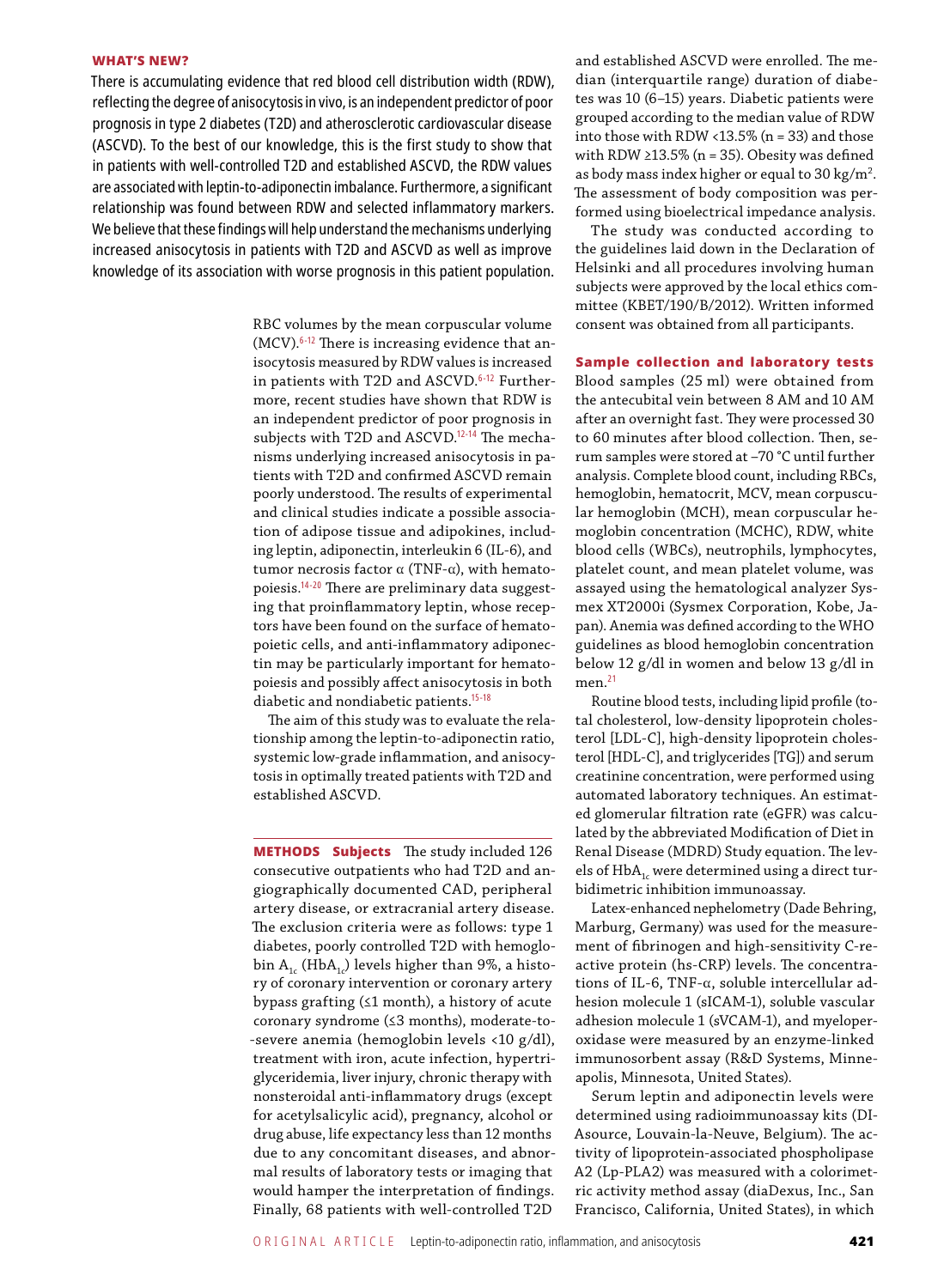1-myristoyl-2-(4-nitrophenylsuccinylphosphatidylcholine) was used as a substrate.

The atherogenic index of plasma was calculated as log(TG/HDL-C), with TG and HDL-C expressed in molar concentrations, as described elsewhere.<sup>22</sup>

**Statistical analysis** Data were expressed as numbers and percentages for categorical variables and as mean (SD) or median (interquartile range) for the continuous variables, depending on their distribution. The Shapiro–Wilk test was used to determine normal distribution among continuous variables. Differences between the groups were assessed using the *t* test for normally distributed continuous variables or by the Mann–Whitney test for nonnormally distributed variables. The Pearson  $x^2$  test or the Fisher exact test (when any expected cell frequency was less than 5) were used to evaluate the differences in categorical variables between the respective study groups. Correlations were calculated with the Pearson coefficient. Stepwise linear regression analysis was performed to determine the independent predictors of RDW in the study patients. The final multivariable model included variables that were significant univariate predictors and did not exhibit significant collinearity. Two -sided *P* values less than 0.05 were

considered significant. All calculations were performed using the Statistica 13.3 software package (StatSoft, Inc., Tulsa, Oklahoma, United States).

**RESULTS** Baseline characteristics Finally, 68 patients aged 47 to 85 years (mean [SD], 65.3 [6.8] years) and including 21 women (30.9%) were enrolled. The baseline characteristics of the study patients are shown in Table 1. There were no intergroup differences in baseline demographics. Regarding clinical characteristics, only a history of percutaneous coronary interventions was more frequent in the group with RDW ≥13.5% compared with the group with RDW <13.5% (77.1 vs 51.5%; *P* = 0.03) (Table 1).

Patients with RDW ≥13.5% had significantly lower mean (SD) levels of hemoglobin (13.2 [1.3] g/dl vs 13.9 [1.3] g/dl; *P* = 0.02), MCH (28.9 [1.8] pg vs 29.8 [1.3] pg;  $P = 0.01$ ), and MCHC (33.2 [0.9] g/dl vs 34.1 [0.8] g/dl; *P* <0.001) compared with those with RDW <13.5% (TABLE 2). Anemia was diagnosed in 17.6% of the study patients. There were no differences in its prevalence between the studied groups (12.1% vs 22.9%;  $P = 0.25$ ). In addition, subjects with higher RDW had decreased HDL -C levels (1.05 [0.8– 1.35] mmol/l vs 1.26 [1.11–1.54] mmol/l; *P* = 0.03). The groups did not differ in  $HbA_{1c}$  levels (TABLE2).

| <b>TABLE 1</b> |  | Baseline characteristics of the study population |  |  |
|----------------|--|--------------------------------------------------|--|--|
|----------------|--|--------------------------------------------------|--|--|

| <b>Variable</b>                    | Whole group ( $n = 68$ ) | RDW <13.5% ( $n = 33$ ) | RDW $\geq$ 13.5% (n = 35) | <b>P</b> value |
|------------------------------------|--------------------------|-------------------------|---------------------------|----------------|
| Age, y, mean (SD)                  | 65.3(6.8)                | 64.7(7.2)               | 65.9(6.4)                 | 0.46           |
| Female sex, n (%)                  | 21(30.9)                 | 9(27.3)                 | 12(34.3)                  | 0.53           |
| Hypertension, n (%)                | 66 (97.1)                | 31 (93.9)               | 35 (100)                  | 0.23           |
| Hyperlipidemia, n (%)              | 47 (69.1)                | 23(69.7)                | 24 (68.6)                 | 0.92           |
| Metabolic syndrome, n (%)          | 68 (100)                 | 33 (100)                | 35 (100)                  | >0.99          |
| Obesity, n (%)                     | 44 (64.7)                | 22(66.7)                | 22(62.9)                  | 0.74           |
| Waist circumference, cm, mean (SD) | 106.5(9.8)               | 104.7(8.7)              | 108 (10.6)                | 0.19           |
| BMI, kg/m <sup>2</sup> , mean (SD) | 31.1(3.6)                | 31(3.5)                 | 31.2(3.9)                 | 0.85           |
| Body fat, %, mean (SD)             | 33.8(8.4)                | 34.4 (7.9)              | 33.3(9)                   | 0.61           |
| Visceral fat, %, mean (SD)         | 16.1(4.8)                | 16.4(4.2)               | 15.5(5.7)                 | 0.52           |
| Total body water, %, median (IQR)  | 47.5 (44.3-49.3)         | 47.6 (44.3-49)          | 46.3 (43.7-49.8)          | 0.9            |
| Muscle mass, kg, mean (SD)         | 54.9 (10.5)              | 55.1(9.8)               | 54.8 (10.5)               | 0.93           |
| <b>Medical history</b>             |                          |                         |                           |                |
| T2D duration, y, median (IQR)      | $10(6-15)$               | $9.5(4-13)$             | $10(6-15)$                | 0.71           |
| CAD, n (%)                         | 68 (100)                 | 33 (100)                | 35 (100)                  | >0.99          |
| PAD, n (%)                         | 23 (33.8)                | 10(30.3)                | 13(37.1)                  | 0.55           |
| Previous MI, n (%)                 | 27 (39.7)                | 11(33.3)                | 16(45.7)                  | 0.3            |
| Previous PCI, n (%)                | 44 (64.7)                | 17 (51.5)               | 27(77.1)                  | 0.03           |

Abbreviations: BMI, body mass index; CAD, coronary artery disease; IQR, interquartile range; MI, myocardial infarction; PAD, peripheral artery disease; PCI, percutaneous coronary intervention; RDW, red blood cell distribution width; T2D, type 2 diabetes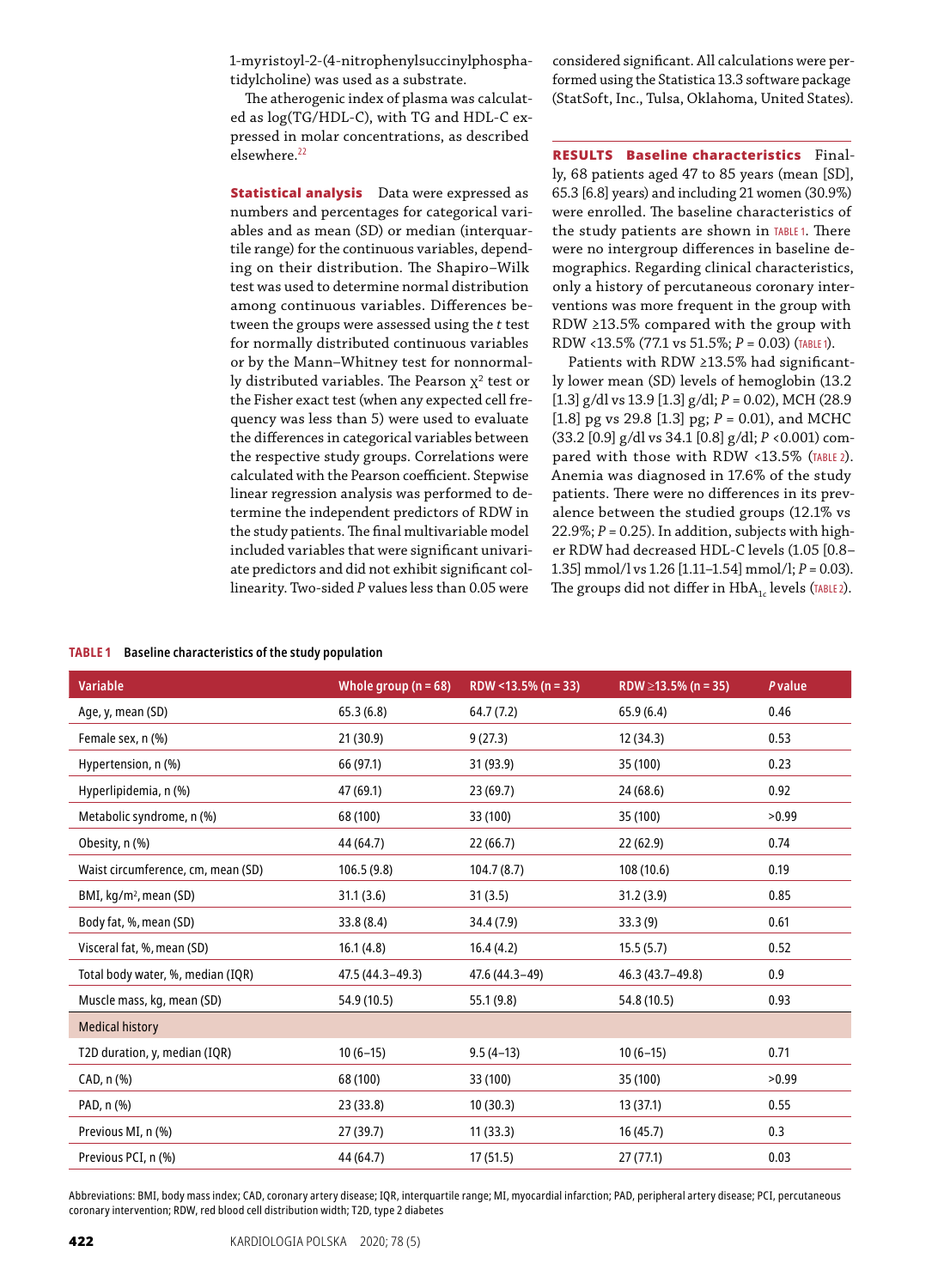# **Table 2 Hematological and glycometabolic parameters in the study patients**

| <b>Variable</b>                                         | Whole group ( $n = 68$ ) | RDW <13.5% ( $n = 33$ ) | RDW $\geq$ 13.5% (n = 35) | P value |
|---------------------------------------------------------|--------------------------|-------------------------|---------------------------|---------|
| $RBC$ , $\times$ 10 <sup>6</sup> /µl                    | 4.6(0.4)                 | 4.7(0.4)                | 4.6(0.4)                  | 0.4     |
| Hemoglobin, g/dl                                        | 13.6(1.3)                | 13.9(1.3)               | 13.2(1.3)                 | 0.02    |
| Hematocrit, %                                           | 40.4(3.7)                | 40.9(3.6)               | 39.8 (3.8)                | 0.23    |
| MCV, fl                                                 | 87.2(3.8)                | 87.6 (3.1)              | 86.9 (4.4)                | 0.49    |
| MCH, pg                                                 | 29.3(1.6)                | 29.8(1.3)               | 28.9 (1.8)                | 0.01    |
| MCHC, g/dl                                              | 33.6(1)                  | 34.1(0.8)               | 33.2 (0.9)                | < 0.001 |
| WBC, × 10 <sup>3</sup> /µl, median (IQR)                | $7.4(6.4-9.1)$           | $7.2(6.4 - 7.9)$        | $7.4(6.4-9.8)$            | 0.17    |
| Neutrophils, × 10 <sup>3</sup> /µl, median (IQR)        | $4.4(3.4-5.6)$           | $4.4(3.4-5.2)$          | $4.7(3.3-6.3)$            | 0.39    |
| Lymphocytes, $\times$ 10 <sup>3</sup> /µl, median (IQR) | $2.1(1.7-2.6)$           | $2.1(1.7-2.5)$          | $2.2(1.8-2.7)$            | 0.15    |
| Platelets, × 10 <sup>3</sup> /µl, median (IQR)          | 221 (174.5-277)          | 220 (203-252)           | 222 (154-310)             | >0.99   |
| MPV, fl                                                 | 10.5(1.3)                | 10.7(1)                 | 10.4(1.5)                 | 0.28    |
| TC, mmol/l                                              | 3.85(0.9)                | 4(0.95)                 | 3.71(0.83)                | 0.19    |
| LDL-C, mmol/l, median (IQR)                             | $1.91(1.53 - 2.69)$      | $2.2(1.63 - 2.85)$      | $1.79(1.45 - 2.47)$       | 0.14    |
| HDL-C, mmol/l, median (IQR)                             | $1.22(0.93 - 1.44)$      | $1.26(1.11 - 1.54)$     | $1.05(0.8 - 1.35)$        | 0.03    |
| TG, mmol/l, median (IQR)                                | $1.4(0.99 - 1.93)$       | $1.32(1.05 - 1.75)$     | $1.47(0.96 - 2.09)$       | 0.44    |
| AIP                                                     | 0.1(0.3)                 | 0.04(0.25)              | 0.15(0.34)                | 0.14    |
| HbA <sub>1c</sub> , %, median (IQR)                     | $7(6.6 - 7.45)$          | $6.9(6.6 - 7.5)$        | $7(6.6 - 7.3)$            | 0.93    |
| Insulin, mU/ml, median (IQR)                            | $20.6(13.1-33)$          | 18.87 (12.5 - 28.6)     | $22.1(16.3 - 33.2)$       | 0.49    |
| C-peptide, ng/ml                                        | 3.3(1.43)                | 2.99(1.29)              | 3.6(1.52)                 | 0.08    |
| Creatinine, µmol/l                                      | 84.4 (19.1)              | 84.3 (18.1)             | 84.5 (20.1)               | 0.97    |
| eGFR, ml/min/1.73 m <sup>2</sup> , median (IQR)         | 78.3 (68.5-90)           | 78.0 (72.5-88)          | 85.00 (67-90)             | 0.49    |

Data are given as mean (SD) unless otherwise indicated.

Abbreviations: AIP, atherogenic index of plasma; eGFR, estimated glomerular filtration rate; HbA<sub>1c</sub>, glycated hemoglobin; HDL-C, high-density lipoprotein cholesterol; LDL -C, low -density lipoprotein cholesterol; MCH, mean corpuscular hemoglobin; MCHC, mean corpuscular hemoglobin concentration; MCV, mean corpuscular volume; MPV, mean platelet volume; RBC, red blood cell; TC, total cholesterol; TG, triglycerides; WBC, white blood cell; others, see Table 1

#### **Table 3 Adipokines and inflammatory markers in the study patients**

| <b>Variable</b>                    | Whole group ( $n = 68$ ) | RDW <13.5% ( $n = 33$ )  | RDW $\geq$ 13.5% (n = 35) | <b>P</b> value |
|------------------------------------|--------------------------|--------------------------|---------------------------|----------------|
| Leptin, ng/ml                      | $3.57(1.71 - 7.65)$      | $3.19(1.16 - 7.15)$      | $3.7(2.25-9)$             | 0.15           |
| Adiponectin, µg/ml                 | $3.73(2.74 - 4.88)$      | $4(3.13 - 5.69)$         | $3.44(2.64 - 4.15)$       | 0.13           |
| Leptin-to-adiponectin ratio, ng/µg | $0.93(0.36 - 2.09)$      | $0.66(0.31-1.25)$        | $1.7(0.49 - 2.31)$        | 0.04           |
| hs-CRP, mg/l                       | $1.52(0.72 - 2.68)$      | $1.66(0.72 - 2.59)$      | $1.43(0.82 - 2.73)$       | 0.97           |
| IL-6, $pq/ml$                      | $1.95(1.56 - 2.76)$      | $1.88(1.46 - 2.34)$      | $2.14(1.62 - 3.19)$       | 0.19           |
| TNF- $\alpha$ , pg/ml              | $1.48(1.27 - 1.77)$      | $1.39(1.18 - 1.57)$      | $1.58(1.42 - 1.97)$       | 0.02           |
| Myeloperoxidase, ng/ml             | 31.57 (19.22–48.2)       | 33.12 (22.76-52.88)      | 31.11 (14-47.22)          | 0.31           |
| sICAM-1, ng/ml                     | 211.90 (169.12-250.08)   | 198.96 (152.75-231)      | 224.83 (183.18-290.65)    | 0.07           |
| sVCAM-1, ng/ml                     | 983.06 (716.97-1504.74)  | 1138.24 (684.56-1545.27) | 944.79 (730.76-1373.93)   | 0.54           |
| Lp-PLA2, ng/ml, mean (SD)          | 138.53 (62.41)           | 136.88 (72.3)            | 140.1 (52.44)             | 0.83           |

Data are given as median (IQR) unless otherwise indicated.

Abbreviations: hs -CRP, high -sensitivity C -reactive protein; IL-6, interleukin 6; Lp -PLA2, lipoprotein -associated phospholipase A2; sICAM-1, soluble intercellular adhesion molecule 1; sVCAM‑1, soluble vascular cell adhesion molecule 1; TNF‑α, tumor necrosis factor alpha; others, see Table 1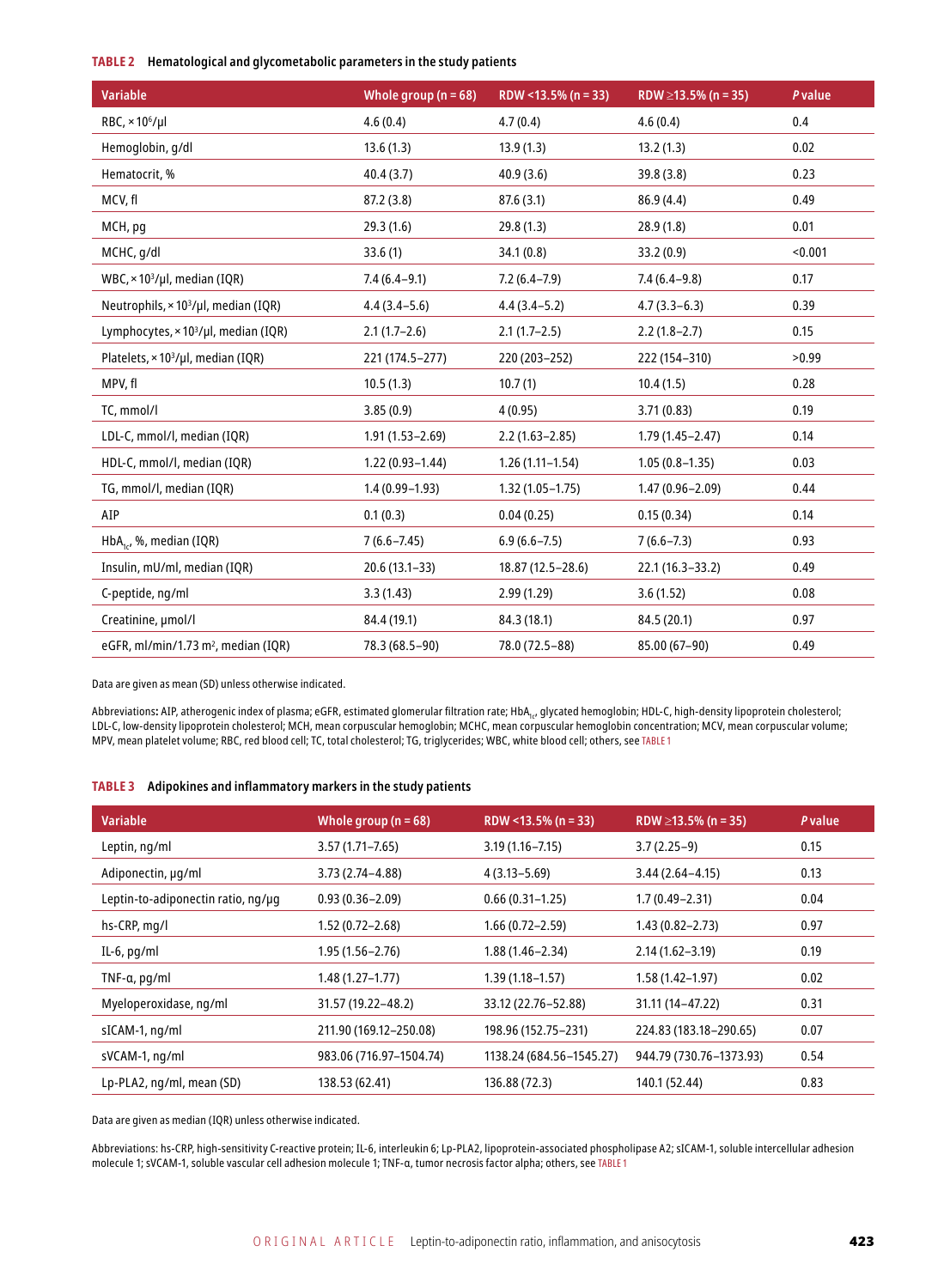

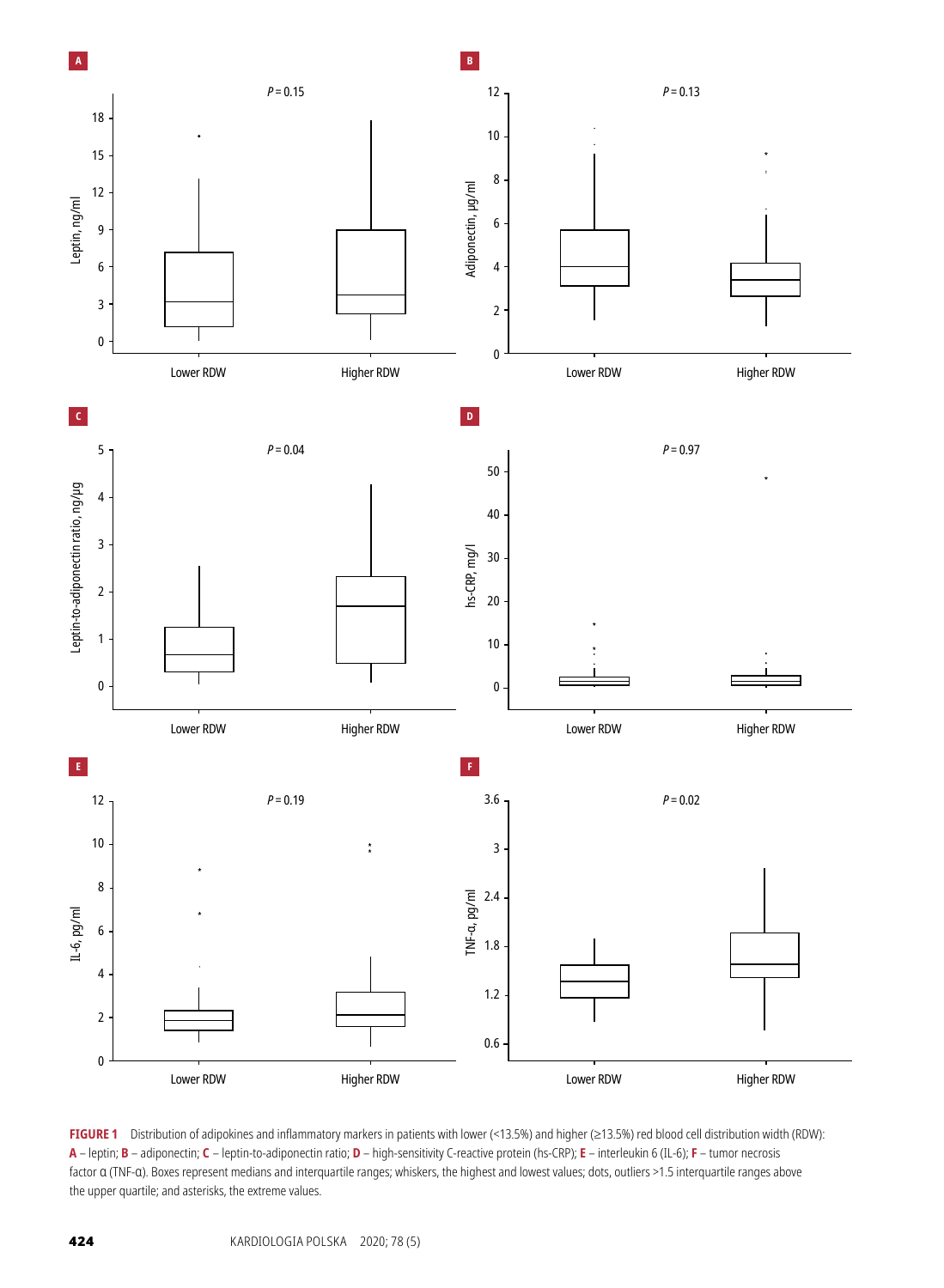|  |  |  |  |  | TABLE 4  Linear regression analysis of red blood cell distribution width in the study patients |  |  |
|--|--|--|--|--|------------------------------------------------------------------------------------------------|--|--|
|--|--|--|--|--|------------------------------------------------------------------------------------------------|--|--|

| <b>Unadjusted model</b>        |         | Adjusted model <sup>a</sup>    |         |
|--------------------------------|---------|--------------------------------|---------|
| $\beta$ (95% CI)               | P value | $\beta$ (95% CI)               | P value |
| $0.43(0.21 - 0.66)$            | < 0.001 | $0.44(0.22 - 0.67)$            | < 0.001 |
| $0.35(0.11 - 0.58)$            | 0.005   | $0.35(0.11 - 0.59)$            | 0.005   |
| $0.33(0.1 - 0.56)$             | 0.006   | $0.35(0.12 - 0.59)$            | 0.004   |
| $0.3(0.06 - 0.53)$             | 0.013   | $0.30(0.06 - 0.54)$            | 0.015   |
| $0.3(0.07 - 0.54)$             | 0.012   | $0.33(0.09 - 0.57)$            | 0.008   |
| $0.26(0.03 - 0.5)$             | 0.029   | $0.26(0.03 - 0.51)$            | 0.033   |
| $0.25(0.01 - 0.48)$            | 0.044   | $0.24(0.01 - 0.49)$            | 0.048   |
| $0.23$ (-0.01 to 0.48)         | 0.062   | $0.26(0.01 - 0.52)$            | 0.043   |
| $-0.22$ ( $-0.46$ to 0.02)     | 0.077   | $-0.25$ ( $-0.5$ to 0.01)      | 0.056   |
| $-0.23$ ( $-0.47$ to 0.01)     | 0.055   | $-0.33$ ( $-0.61$ to $-0.05$ ) | 0.02    |
| $-0.36$ ( $-0.59$ to $-0.13$ ) | 0.003   | $-0.36$ ( $-0.59$ to $-0.13$ ) | 0.003   |
| $-0.46$ ( $-0.68$ to $-0.24$ ) | < 0.001 | $-0.47$ ( $-0.69$ to $-0.25$ ) | < 0.001 |
| $-0.57$ ( $-0.77$ to $-0.36$ ) | < 0.001 | $-0.61$ ( $-0.83$ to $-0.4$ )  | < 0.001 |
|                                |         |                                |         |

**a** Adjusted for age and sex

Abbreviations: see Tables 1‑3

Leptin-to-adiponectin ratio and inflammatory markers Our study showed that patients with RDW ≥13.5% had significantly higher serum leptin-to-adiponectin ratio (1.7  $[0.49-2.31]$  ng/ $\mu$ g vs 0.66  $[0.31-1.25]$  ng/ $\mu$ g;  $P = 0.04$ ) and TNF-α levels  $(1.58$  [1.42-1.97] pg/ml vs 1.39 [1.18–1.57] pg/ml; *P* = 0.02) (Table 3 and FIGURE 1). There were no significant differences in the concentrations of other inflammatory markers (Table 3).

Correlations We found that leptin-to-adiponectin ratio ( $r = 0.25$ ;  $P = 0.04$ ) and the levels of TNF- $\alpha$  ( $r = 0.32$ ;  $P = 0.01$ ) and sICAM-1  $(r = 0.31; P = 0.01)$  were positively correlated with RDW. No significant associations were observed between RDW and the levels of leptin and adiponectin. Furthermore, other inflammatory markers, such as hs -CRP and IL-6, were also not significantly related to the RDW. On the other hand, the significant correlations were found between circulating leptin and IL-6 levels (*r* = 0.28;  $P = 0.02$ ) and between the leptin-to-adiponectin ratio and IL-6 levels (*r* = 0.31; *P* = 0.01).

Linear regression analysis The significant predictors of RDW are presented in Table 4. After adjusting for age and sex, WBC, neutrophils, lymphocytes, serum TNF -α levels, sICAM-1 levels, and the leptin-to-adiponectin ratio remained significantly associated with RDW (Table 4). A multivariable linear regression analysis, which included demographic, clinical, and laboratory parameters, showed that WBC count (β = 0.25; 95% CI, 0.05–0.45; *P* = 0.01), sICAM-1 levels ( $\beta$  = 0.21; 95% CI, 0.02-0.41;  $P = 0.03$ ), and MCHC ( $\beta = -0.48$ ; 95% CI, -0.67 to –0.28; *P* <0.001) were independent predictors of RDW in our patients.

**DISCUSSION** To our knowledge, this is the first study to show that anisocytosis is associated with leptin-to-adiponectin imbalance in patients with very high cardiovascular risk, T2D, and established ASCVD. Furthermore, a relationship was found between RDW and selected inflammatory markers.

RDW is a simple, inexpensive, and commonly available hematological parameter, which reflects the degree of anisocytosis in vivo. $^{23}$  In everyday clinical practice, RDW is most often used for the differential diagnosis of anemias.10,14,24‑26 Importantly, there is emerging evidence suggesting a link between increased RDW and poor outcomes in the general population, $27,28$  in patients with CAD,<sup>29-31</sup> and those with T2D and heart failure.<sup>14</sup> Additionally, a significant relationship was found between RDW and the prevalence of T2D, $12,13$  metabolic syndrome, $32$  and heart failure.<sup>33</sup> These associations were independent of other hematological parameters including MCV, hemoglobin concentration, and hematocrit levels.<sup>14</sup> Furthermore, in patients with chronic coronary syndromes, increased RDW was related to greater comorbidity burdens (ie, T2D, chronic kidney disease, atrial fibrillation, peripheral artery disease, and heart failure).<sup>7</sup> Of note, increased RDW was associated with impaired microvascular perfusion and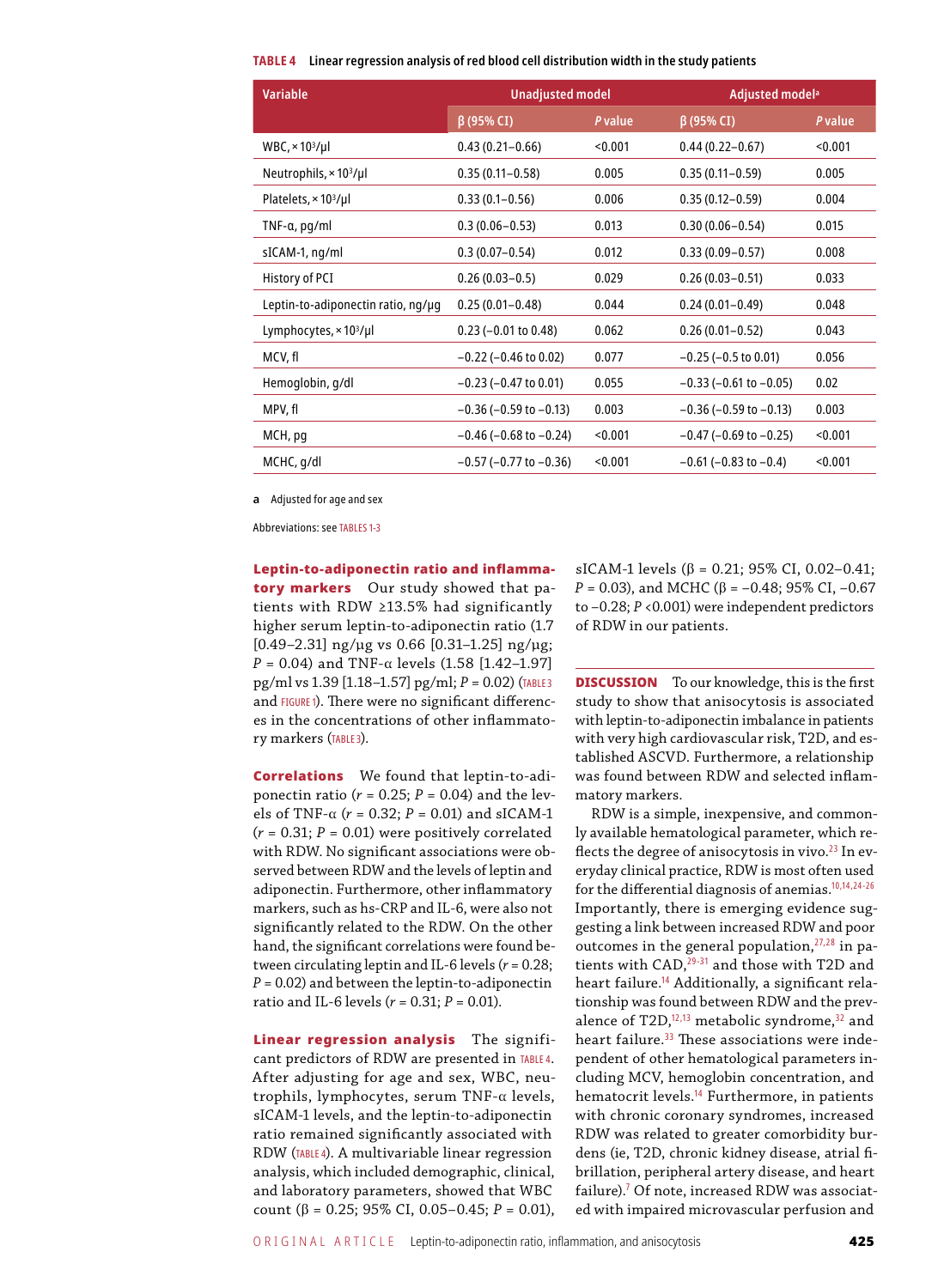could cause tissue hypoxia in patients with CAD, even in those without anemia.<sup>7</sup>

It is well documented that RDW increases under conditions of enhanced or ineffective RBC production (erythropoiesis) as well as enhanced RBC destruction.<sup>14,34</sup> The pathophysiological mechanisms underlying increased RDW in patients with T2D and ASCVD are complex and not fully understood. A number of potential mechanisms have been proposed including harmful effects of hyperglycemia on RBCs (ie, rearrangement of RBC membranes, changes in the mechanical properties of cell membranes and cell metabolism, disturbance of oxygen binding to hemoglobin), bone marrow depression, chronic inflammation and related dysregulation of iron homeostasis, oxidative stress, and nutritional deficiencies (eg, of vitamin  $B_{12}$ , folic acid, or iron).<sup>14</sup>

### Adipokine imbalance and anisocytosis

During erythropoiesis, numerous transcription factors, chromatin modifiers, cytokines, and hormones stimulate the proliferation and maturation of erythroid progenitors.<sup>22,35</sup> In the present study, we found that serum leptin-to-adiponectin ratio was associated with RDW, a quantitative measure of anisocytosis. There is growing evidence that adipose tissue produces and actively secretes a plethora of biologically active adipokines that may disturb erythropoiesis by interacting with various metabolic and inflammatory pathways.16,20 In this context, it is very interesting that adipocytes account for about 50% of bone marrow cells and occupy 70% of adult bone marrow volume.15,36

Leptin is a 16-kDa peptide hormone, produced predominantly by mature adipocytes, which is involved in regulating body energy balance and body fat.16 In adults, serum leptin levels are correlated with the percentage of body fat.16 Although the main role of leptin is to regulate body weight through its anorectic effect on the hypothalamus, this adipokine also has other functions, including stimulation of hematopoiesis and modulation of immune homeostasis.<sup>16</sup> The leptin receptor (LEP-R) has been shown to be present at the cell membranes of hematopoietic cells including hematopoietic progenitor cells and erythropoietic, lymphoblastic, and myeloid cell lines.16,18 Studies on in vitro and animal models confirmed the key role of leptin at the early stages of erythropoiesis.<sup>35</sup> In addition to significant direct proliferative effects on erythroid precursor cells, leptin may also stimulate the differentiation of cells of erythrocytic lineage.16 Furthermore, it has been demonstrated that leptin acts synergistically with erythropoietin to promote erythropoiesis.15,16

In turn, adiponectin is an adipocyte -derived hormone whose serum levels are negatively regulated by accumulation of visceral fat.<sup>37</sup> Adiponectin has anti-inflammatory, antidiabetic, and

antiatherogenic properties.<sup>37</sup> An increasing body of evidence suggests that hypoadiponectinemia is involved in the pathogenesis of T2D, CAD, and hypertension.<sup>37</sup> Adiponectin has been shown to enhance the proliferation of hematopoietic stem cells and maintain their undifferentiated state. $36$ 

The results of our study showed that the leptin-to-adiponectin ratio was significantly related to the RDW values. This relationship was relevant after adjusting for age and sex. However, after considering all demographic, clinical, and laboratory data, the leptin-to-adiponectin ratio did not turn out to be an independent predictor of RDW in multivariable analysis. We postulate that this may reflect the significant yet not key role of this imbalance of adipokines in erythropoiesis in patients with well-controlled T2D and ASCVD.

As the leptin-to-adiponectin ratio is a well- -established marker of adipose tissue dysfunction, strongly associated with the surrogate measures of insulin resistance such as the homeostatic model assessment (HOMA), the hyperinsulinemic -euglycemic clamp, and the quantitative insulin sensitivity check index (QUICKI) in various cohorts, $38,39$  we hypothesize that RDW values can reflect the severity of adiposopathy and insulin resistance in diabetic patients with very high cardiovascular risk and documented ASCVD. Interestingly, Inoue et al<sup>40</sup> showed that the leptin-to-adiponectin ratio in individuals with T2D was correlated with insulin resistance even stronger than HOMA. It has also been suggested that an elevated leptin-to-adiponectin ratio may be a useful atherosclerotic index in patients with T2D.<sup>41</sup> In addition, leptin-to-adiponectin imbalance was associated with increased vasoconstriction caused by angiotensin II.<sup>37</sup>

Leptin-to-adiponectin ratio and chronic inflammation Chronic systemic inflammation plays a crucial role in the pathogenesis of T2D and its macrovascular complications.<sup>1-5</sup> It is well known that low -grade inflammation is closely linked to all stages of ASCVD.42,43

Leptin and adiponectin have opposing effects on systemic inflammation.37 Leptin upregulates proinflammatory cytokines including IL-6 and TNF- -α, which are associated with insulin resistance and T2D.37 In contrast, adiponectin downregulates the expression of various proinflammatory mediators and exerts anti-inflammatory properties.37 Our study is consistent with these observations, as we found a significant positive correlation between leptin and IL-6 levels as well as between the leptin-to-adiponectin ratio and IL-6 levels.

# Anisocytosis and systemic inflammation

Chronic inflammation may influence erythropoiesis, including RBC circulatory half-life and RBC deformability, and therefore increase RDW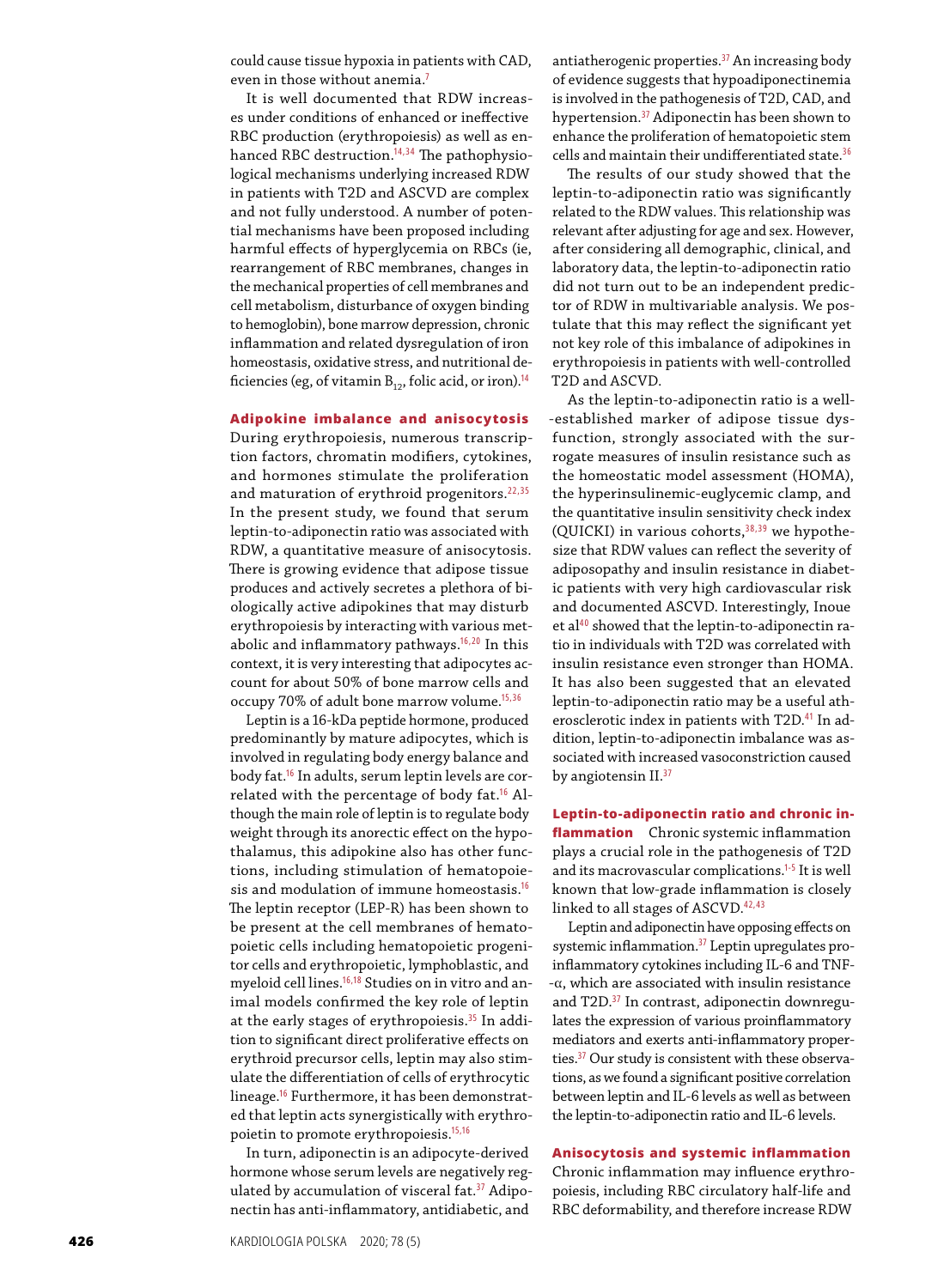values.<sup>44</sup> A shortened RBC half-life was reported for T2D and metabolic syndrome and associated with increased anisocytosis.<sup>32,45</sup> These mechanisms may explain the relationship between increased RDW and chronic subclinical inflammation, which is typical of diabetes. Recent studies have also shown that systemic inflammation may increase the degree of anisocytosis by inducing the expression of hepcidin, which inhibits intestinal iron absorption and iron release from macrophages.<sup>46</sup> Furthermore, it has been shown that proinflammatory cytokines can directly affect erythropoiesis by inhibiting the proliferation of erythroid progenitor cells and impairing the erythropoietin gene expression, which leads to increased RDW.46,47 It was found that TNF -α inhibits the growth of burst- and colony- -forming unit–erythroid cells.46 Previous studies have also shown that proinflammatory cytokines inhibit erythropoietin -induced RBC maturation.<sup>46</sup> Therefore, some researchers, yet not all, suggest that RDW may be a simple marker of systemic low -grade inflammation in various clinical entities including T2D.12‑14,32,44,47 In line with these observations, we found a positive correlation of RDW with serum TNF -α and sICAM-1 (a marker of vascular inflammation) levels. Furthermore, univariate and multivariable linear regression analyses showed a significant association between selected inflammatory markers and RDW. Interestingly, we did not find any relationship between RDW and hs -CRP. There is strong evidence that both TNF- $\alpha$  and IL-6 induce the expression of hs -CRP in the liver and are more sensitive inflammatory markers than hs- -CRP.48 In addition, this may be due to the modulating effect of obesity on the relationship between chronic inflammation and anisocytosis in the study patients. Of note, obesity occurred in 64.7% of our patients and the mean (SD) body mass index was 31.1 (3.6) kg/m<sup>2</sup>. Vayá et al<sup>47</sup> did not find a relationship between inflammatory markers and RDW in the morbidly obese patients, which may partly explain our results.

Chung et al<sup>17</sup> demonstrated that leptin can directly regulate hepatic expression of hepcidin. It has been shown that increased hepcidin biosynthesis in the presence of leptin decreases duodenal iron absorption and impairs iron metabolism, which can lead to hypoferremia.<sup>17</sup> In the present study, we did not evaluate iron metabolism in our patients; however, the strong and independent inverse relationship between RDW and MCHC suggests that the pathomechanism proposed by Chung et al, $17$  rather than the direct impact of systemic inflammation, plays a key role in the mechanisms of anisocytosis in our study patients.

**Study limitations** This study had several limitations. First, our study, although prospective and dual-center, focused on a selected group of patients. Second, the sample size was relatively

small and a larger sample would probably provide more robust findings. Finally, investigating iron metabolism and hypoferremia could help clarify the association between RDW, systemic inflammation, and the leptin-to-adiponectin ratio in patients with T2D and ASCVD.

Conclusions Our study showed that RDW values in patients with well -controlled T2D and AS-CVD were associated with leptin-to-adiponectin imbalance and selected inflammatory markers.

#### **Article information**

**Acknowledgments** This work was supported by a research grant from the National Science Centre, Poland (2011/03/B/NZ5/0576; to GG).

#### **Conflict of interest** None declared.

**Open access** This is an Open Access article distributed under the terms of the Creative Commons Attribution‑NonCommercial‑NoDerivatives 4.0 In‑ ternational License (CC BY-NC-ND 4.0), allowing third parties to download articles and share them with others, provided the original work is properly cited, not changed in any way, distributed under the same license, and used for noncommercial purposes only. For commercial use, please contact the journal office at kardiologiapolska@ptkardio.pl.

**How to cite** Rostoff P, Siniarski A, Haberka M, et al. Relationship among the leptin-to-adiponectin ratio, systemic inflammation, and anisocytosis in well-‑controlled type 2 diabetic patients with atherosclerotic cardiovascular disease. Kardiol Pol. 2020; 78: 420-428. doi:10.33963/KP.15257

#### **References**

**1** Cosentino F, Grant PJ, Aboyans V, et al. 2019 ESC [guidelines](https://doi.org/10.1093/eurheartj/ehz486) on diabetes, pre-‑diabetes, and [cardiovascular](https://doi.org/10.1093/eurheartj/ehz486) diseases developed in collaboration with the EASD. Eur Heart J. 2020; 2: [255-323.](https://doi.org/10.1093/eurheartj/ehz486)

**2** Cho NH, Shaw JE, Karuranga S, et al. IDF Diabetes [Atlas: Global](https://doi.org/10.1016/j.diabres.2018.02.023) estimates of diabetes prevalence for 2017 and projections for 2045. [Diabetes Res](https://doi.org/10.1016/j.diabres.2018.02.023) Clin Pract. 2018; 138: [271-281.](https://doi.org/10.1016/j.diabres.2018.02.023)

**3** Gajos G. Diabetes and [cardiovascular](https://doi.org/10.20452/pamw.4227) disease: from new mechanisms to new [therapies.](https://doi.org/10.20452/pamw.4227) Pol Arch Intern Med. 2018; 128: 178-186.

**4** Gajos G, Siniarski A, Natorska J, et al. [Polyhedrocytes](https://doi.org/10.1186/s12933-018-0789-6) in blood clots of type 2 diabetic patients with high [cardiovascular](https://doi.org/10.1186/s12933-018-0789-6) risk: association with glycemia, oxidative stress and platelet activation. [Cardiovasc](https://doi.org/10.1186/s12933-018-0789-6) Diabetol. 2018; 17: 146.

**5** Poreba M, Rostoff P, Siniarski A, et al. Relationship between [polyunsaturated](https://doi.org/10.1186/s12933-018-0672-5) fatty acid composition in serum [phospholipids,](https://doi.org/10.1186/s12933-018-0672-5) systemic low-grade inflammation, and glycemic control in patients with type 2 diabetes and [atherosclerotic](https://doi.org/10.1186/s12933-018-0672-5) cardiovascular disease. [Cardiovasc](https://doi.org/10.1186/s12933-018-0672-5) Diabetol. 2018; 17: 29.

**6** [Danese E, Lippi G,](https://doi.org/Connection: close) Montagnana M. Red blood cell distribution width and car‑ diovascular diseases. JThorac Dis. 2015; [7: E402‑E411.](https://doi.org/Connection: close)

**7** Mozos I. Mechanisms linking red blood cell disorders and [cardiovascular](https://doi.org/10.1155/2015/682054) dis‑ [eases. Biomed Res](https://doi.org/10.1155/2015/682054) Int. 2015; 2 015: 682054.

**8** Li N, Zhou H, Tang Q. Red blood cell [distribution](https://doi.org/10.1155/2017/7089493) width: a novel predictive in‑ dicator for cardiovascular and [cerebrovascular](https://doi.org/10.1155/2017/7089493) diseases. Dis Markers. 2017; 2 017: [7089493.](https://doi.org/10.1155/2017/7089493)

**9** [Szyguła‑Jurkiewicz B,](https://doi.org/) Siedlecki Ł, Pyka Ł, et al. Red blood cell distribution width, relative [lymphocyte](https://doi.org/) count, and type 2 diabetes predict all-cause mortalityin patients with [advanced](https://doi.org/) heart failure. Pol Arch Intern Med. 2018; 128: 115-120.

**10** Eroglu E, Kilicgedik A, Kahveci G, et al. Red cell [distribution](https://doi.org/) width and its relationship with global [longitudinal](https://doi.org/) strain in patients with heart failure with reduced ejection fraction: a study using two-dimensional speckle tracking echocar[diography.](https://doi.org/) Kardiol Pol. 2018; 76: 580-585.

**11** Salvatori M,Formiga F, [Moreno‑Gónzalez R,](https://doi.org/10.33963/KP.14818) et al. Red blood cell distribution width as [a prognostic](https://doi.org/10.33963/KP.14818) factor of mortality in elderly patients firstly hospitalized due to heart failure. Kardiol Pol. 2019; 77: [632-638.](https://doi.org/10.33963/KP.14818)

**12** Nada AM. Red cell [distribution](https://doi.org/10.2147/DMSO.S85318) width in type 2 diabetic patients. Diabetes Metab Syndr Obes. 2015; 8: [525-533.](https://doi.org/10.2147/DMSO.S85318)

**13** [Engström G,](https://doi.org/10.1111/joim.12188) Smith JG, Persson M, et al. Red cell distribution width, haemoglobin A1c and [incidence](https://doi.org/10.1111/joim.12188) of diabetes mellitus. J Intern Med. 2014; 276: 174-183.

**14** [Xanthopoulos A, Giamouzis G, Melidonis A, et al. Red blood cell distribution](https://doi.org/10.1186/s12933-017-0563-1)  width as [a prognostic](https://doi.org/10.1186/s12933-017-0563-1) marker in patients with heart failure and diabetes mellitus. [Cardiovasc](https://doi.org/10.1186/s12933-017-0563-1) Diabetol. 2017; 16: 81.

**15** Stenvinkel P, Heimbürger [O, Lönnqvist](https://doi.org/10.1046/j.1523-1755.1998.t01-1-00050.x) F, Bárány P. Does the *ob* gene prod‑ uct leptin stimulate [erythropoiesis](https://doi.org/10.1046/j.1523-1755.1998.t01-1-00050.x) in patients with chronic renal failure? Kidney Int. 1998; 53: [1430-1431.](https://doi.org/10.1046/j.1523-1755.1998.t01-1-00050.x)

**16** Kinik ST, Ozbek N, Yücel M, et al. [Correlations](https://doi.org/10.1007/s00277-005-1064-y) among serum leptin levels, complete blood count [parameters](https://doi.org/10.1007/s00277-005-1064-y) and peripheral CD34(+) cell count in prepubertal obese children. Ann [Hematol.](https://doi.org/10.1007/s00277-005-1064-y) 2005; 84: 605-608.